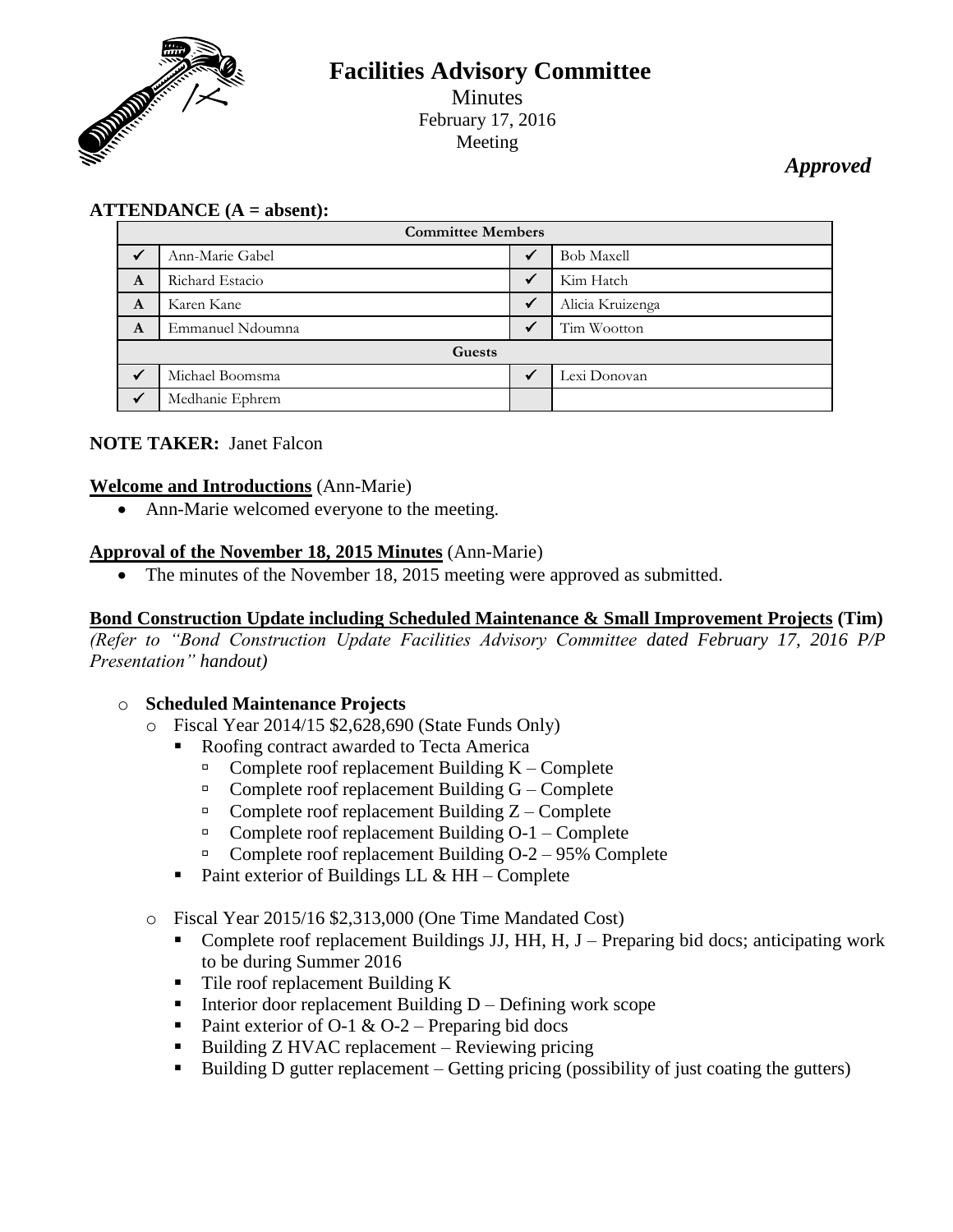### **Bond Construction Update (continued)**

### o **Scheduled Maintenance Projects (continued)**

- o Fiscal Year 2015/16 \$1,322,393 (State Funds Only)
	- PCC Southwest Campus Water Conservation Landscape Project \$634,000  $\Box$  Finalizing contract with HPI Architect for design
	- LAC South Campus Water Conservation Project \$419,481 Converting Buildings O-1, O-2 and Z to reclaimed water
	- LAC Central Plant Cooling Tower Loop Conditioner \$30,511
	- **PCC Building HH & II Water Conservation Project \$238,401** 
		- $\Box$  Finalizing contract with HPI Architect for design

## **District Wide Energy Projects**

- $\degree$  Prop 39 Year 2 2014/15 Projects \$561,172
	- Retro Commissioning Buildings D and  $T -$ Complete
	- Lighting Retrofit Buildings R, Q and Z
		- $Z$  complete
		- R and Q scheduled to start February 2016
	- Outside area LED lighting retrofits, PCC parking lots, Building Z lot, Tennis Courts
		- $PCC$  parking lot waiting for fixtures from manufacturer to complete; mostly finished
		- $\Box$  Building Z and Tennis Courts complete
- o Prop 39 Year 3 2015/16 Projects \$583,855
	- **LED Lighting Retrofits, Buildings T, HH and O-2** 
		- Finalizing design contract with P2S Engineering; Facilities will look into the possibility of having warmer lights rather than cool color
	- SCE Pilot Program, SCE provided LED retrofit energy analysis per building
- $\degree$  Prop 39 Year 4 2016/17 Projects \$TBD
	- **LED Lighting Retrofits** 
		- $\Box$  Defining work scope
		- <sup>n</sup> Buildings selected from the SCE LED energy analysis done in 2015
		- $\Box$  Facilities will inquire about charging stations

## **Campus Improvement Projects**

- o Facilities Advisory Committee approved on 9/2/15
	- Building  $Q$  Paint Interior Hallways (\$16,000) (Waiting for PO)
	- Building  $R$  Paint Interior Hallways (\$24,365) (Waiting for PO)
	- Building  $O-2$  Replace Carpet in all Hallways (\$55,000) (Waiting for final pricing)
	- LAC CDC Remove Old Fence and Replace (\$9,157) Complete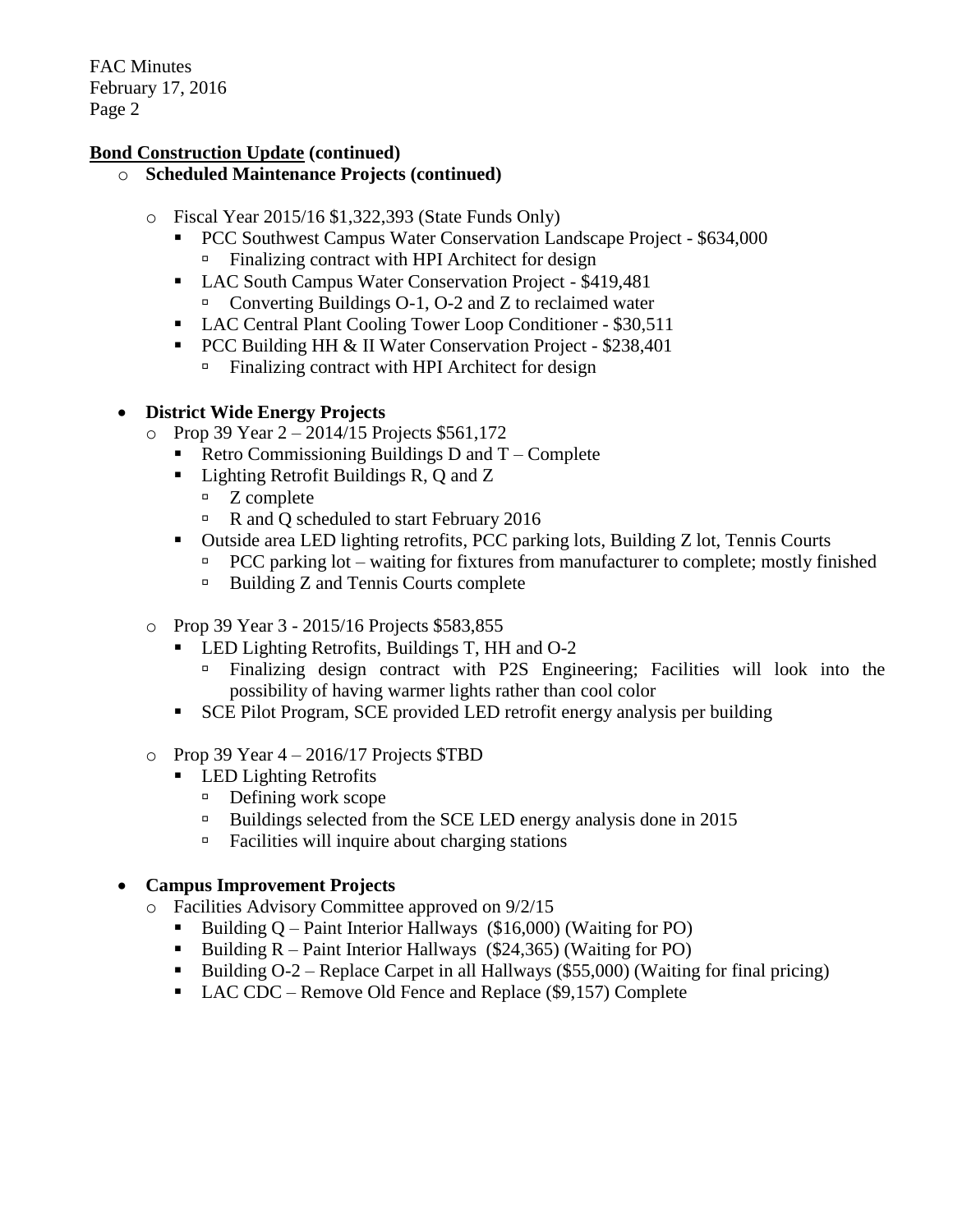## **Bond Construction Update (continued)**

- **Campus Improvement Projects (continued)**
	- o Facilities Advisory Committee Approved on 11/18/15
		- Building  $T$  Install Handrails around Viking Express (\$15,324) Complete
		- $\blacksquare$  LAC trash compactor Install Sliding Gate for Safety (\$2,438) Complete
		- Building  $O-2$  Replace 5 classroom Wall Talkers (\$22,000) (Processing proposals)
		- Building D Install Reverse Osmosis Water Treatment System (\$18,000) (February 2016)
		- Building S (Stadium) Replace Press Box Windows (\$30,000) (Getting 3 quotes)
		- Building L HVAC modifications for Media Services (\$9,700) (PO issued scheduling work)
			- □ Increasing amount of CFM in room
	- o Facilities Advisory Committee New Requests 2/17/16
		- Building Q Athletics Student Success Center (\$40,000) Computers, furniture, blinds, paint
		- Building O Motorize Bleachers (\$36,000)
		- Various Locations New student outdoor  $\&$  hallway seating and benches (\$13,000) (including Buildings BB, DD, and EE)

The Campus Improvement Project list was accepted and approved including three new projects listed above for February 17, 2016.

# **Current Construction Projects**

## o **LAC Building D – Science Labs**

- MSP Architects public bid to determine contractor
- Renovate 16,000 square feet of 1<sup>st</sup>  $\&$  parts of 2<sup>nd</sup> floor for new Science Labs Physiology, Diagnostic Medical Imaging and Allied Health
- Design documents underway, construction to start Winter 2016
- Two phased project. Phase  $1$  Demolition complete

## o **PCC MD Trailers Demo**

- Contract awarded to MZN Construction, Inc.
- **NTP** to be issued February 16, 2016
- Remove MD Trailers and TO Trailer currently in LOT 2
- Contractor to asphalt patch, slurry seal, and stripe for parking stalls
- Anticipated project completion Spring 2016

## o **PCC Buildings QQ & RR – Electrical Program**

- $\blacksquare$  HPI Architects Public bid to determine contractor
- New 24,000 GSF Building will be built for Electrical labs, classrooms, offices and Lifetime Learning Center
- 6,000 GSF Building RR to be renovated for the Electrical program's robotics labs
- **DSA** approved plans October 2015
- **Currently in bid process. Bids due February 2016**
- Estimated construction start Spring 2016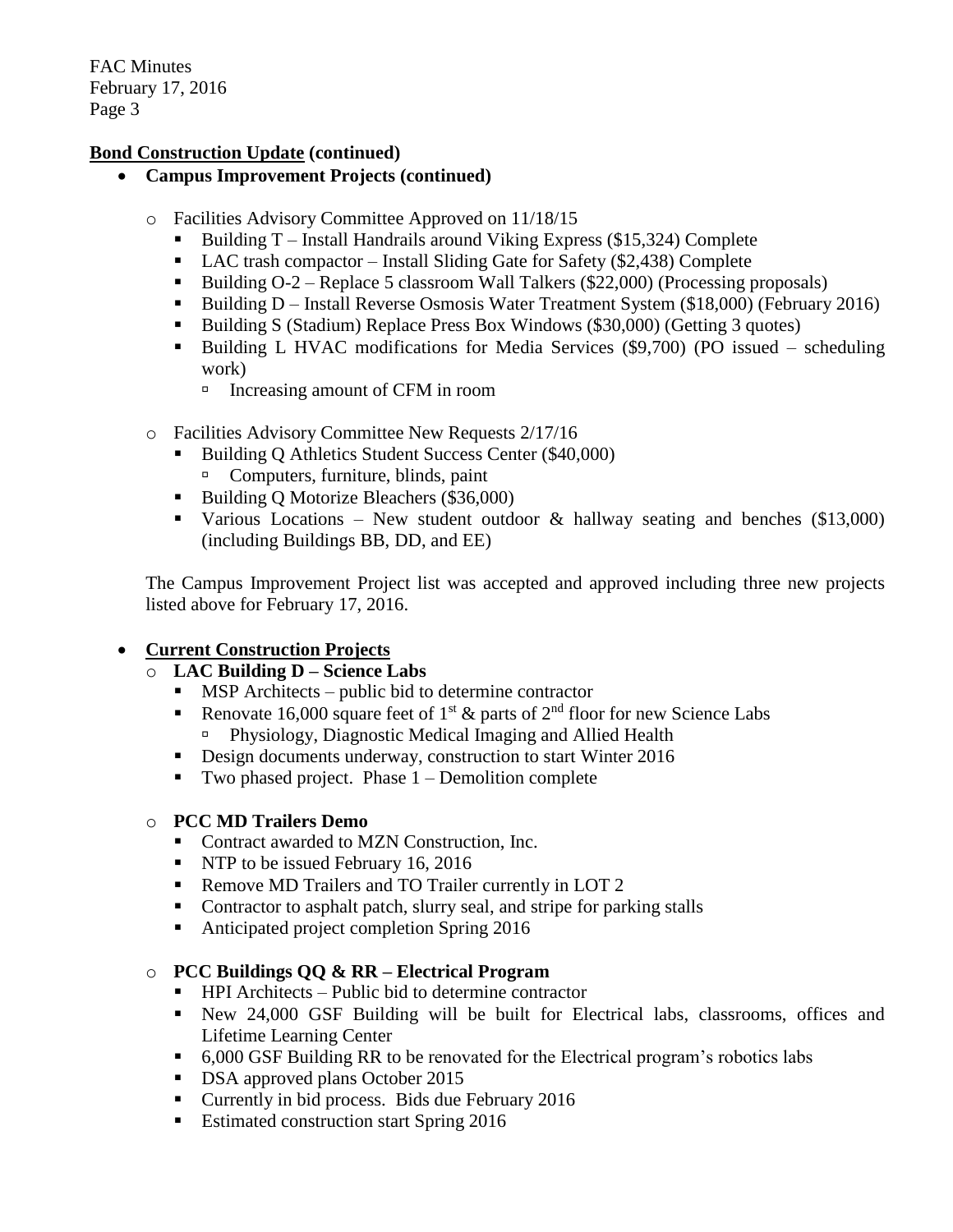#### **Bond Construction Update (continued)**

#### **Upcoming Construction Projects**

### o **LAC Building J – Auditorium**

- SVA Architects public bid to determine contractor
- User group meetings are ongoing
- Structural, ADA, mechanical systems and program enhancements
- Submit design documents to DSA for preliminary review January 2016
- Scheduled to start construction Spring 2017 and complete Fall 2018
- Approximately four months out before submittal to DSA

## o **LAC Building P – English Studies**

- Steinberg Architects public bid to determine contractor
- $\blacksquare$  Occupants will be moved to swing space in Buildings M & N
- **Project will address ADA, classrooms, offices and mechanical systems**
- Submit design documents to DSA for review January 2016
- **Estimated construction start Fall 2016 for swing space, completion Spring 2018**

## o **District Wide Security Monitoring System**

- P2S Engineering is designing the system
- Design documents are expected in Spring 2016, public bid to follow
- Initial plan covers all exterior, building entrances and outdoor restrooms entrances
- $\blacksquare$  On the diagrams, red = facial and/or license plate recognition

## o **LAC Building E – Student Center**

- Design awarded to TBP Architects public bid to determine contractor
- Renovate 50,276 GSF building, originally built in 1968
- Project will address ADA, Food Services, ASB, mechanical  $&$  electrical systems
- Started the design process and meeting with the user groups Fall 2015
- Estimated construction start Spring 2018, completion Summer 2019

## o **LAC Football Field – Turf/Track Renovation**

- Replace football field artificial surface with FieldTurf <sup>®</sup>
- Resurface running track area
- **Project funded with stadium reserve funds**
- **Estimated start of construction Summer 2016**

# **Completed Construction Projects**

# o **LAC Building C – Nursing Program**

- BCA Architects Construct One, Construction Contractor
- Complete renovation of 31,567 GSF Nursing Building C
- 10 classrooms, 6 simulation labs, 12 Faculty offices and computer labs
- Project substantially completed October 2015
- Move in completed Winter 2016, classes began Spring 2016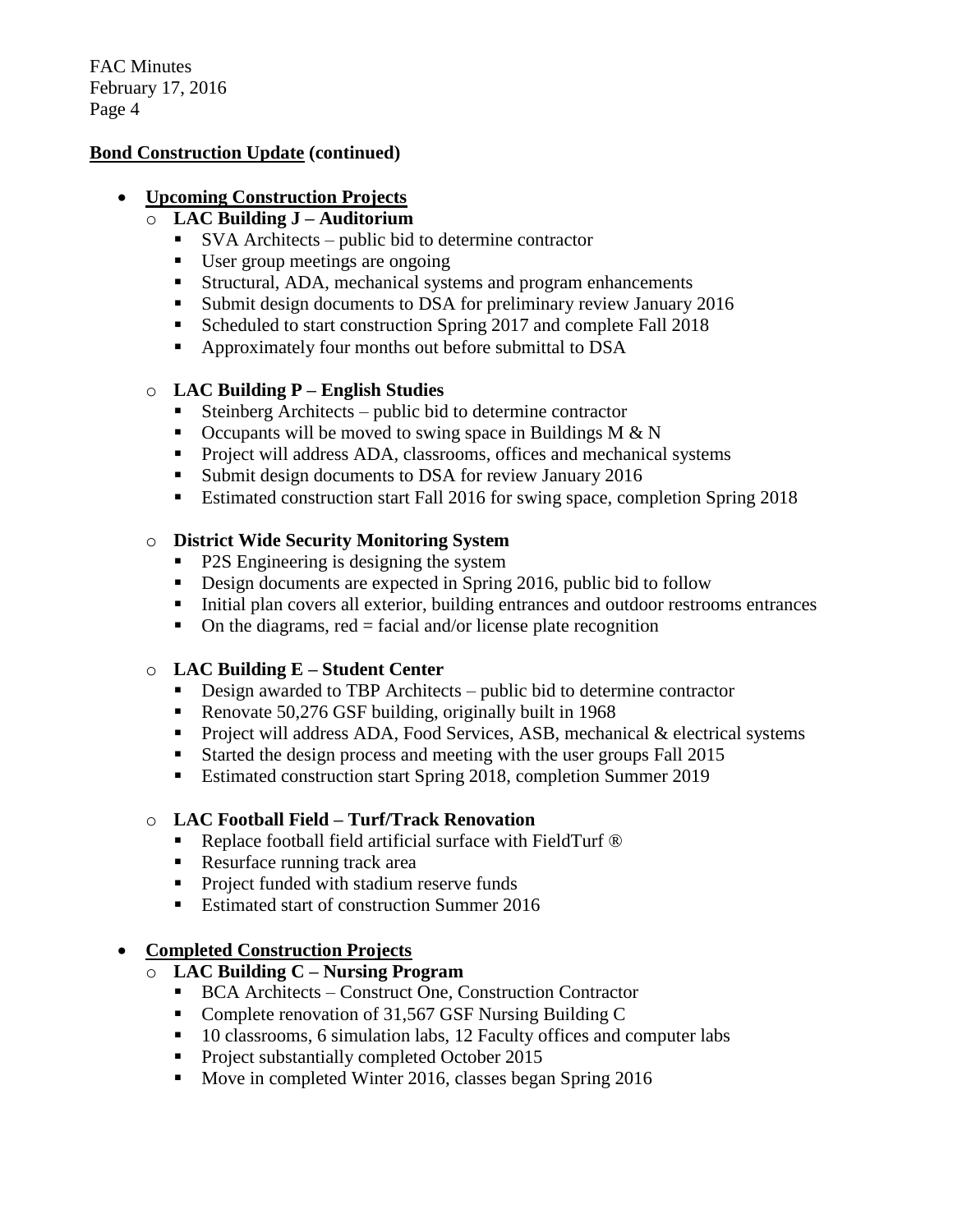### **Bond Construction Update (continued)**

**Completed Construction Projects (continued)**

### o **PCC Building GG – Student Services Center**

- RNT Architects Balfour Beatty, Construction Contractor
- New 38,855 GSF Student Services Building with 2 additional classrooms
- **Project substantially complete August 2015**
- Audio Visual equipment and furniture were installed November/December 2015
- Opened January 2016
- Kim asked about the gum stains throughout campus. Tim responded Facilities tries to keep up with the cleaning of gum on the sidewalks and explained the process for doing so.

#### **Project Prioritization List (Mike)**

*(Refer to "Project Prioritization List Updated February 2016" handout)*

- Mike reviewed the Project Prioritization List including the following highlights:
	- $\circ$  Future Projects were updated with the latest state funding amounts for projects G & H and MM.
	- o The amounts in the Comments column for both phases of Building MM are not current and will be modified to show the current amount anticipated in state funding.

The Project Prioritization List was accepted as amended.

## **PCC Accessibility Study Review (Medhanie and Terrance)**

*(Refer to "Construction Base Cost Data; Total Construction Costs with Design Fees; and Comparison Table: Use/Severity/Location Type" handouts)*

- A study of PCC Accessibility was conducted by an outside vendor utilizing CASPs. Several outreach efforts were used to reach as many Faculty, Staff and students to receive their input on any accessibility issues at PCC.
- A public forum was held on December 1, 2015; input from DSPS and student clubs was sought. From all of the information collected, the team consolidated the information to create the reports attached to these minutes. Identified 2,019 total issues. Issues were categorized into severity codes, numbers of years to fix, and who would be responsible to fix them.
- The District has a Transition Plan from 2006 and we have been addressing compliance issues as we work on each of the buildings. The new plan will focus our attention on the areas that still need to be addressed.
- Ann-Marie reminded everyone that when we build a building we build it to the current codes and guidelines. Over time, these codes and guidelines may change and we have to review the buildings to address any issues that may arise.
- The LAC CDC will be assessed next and then LAC will be assessed afterwards.